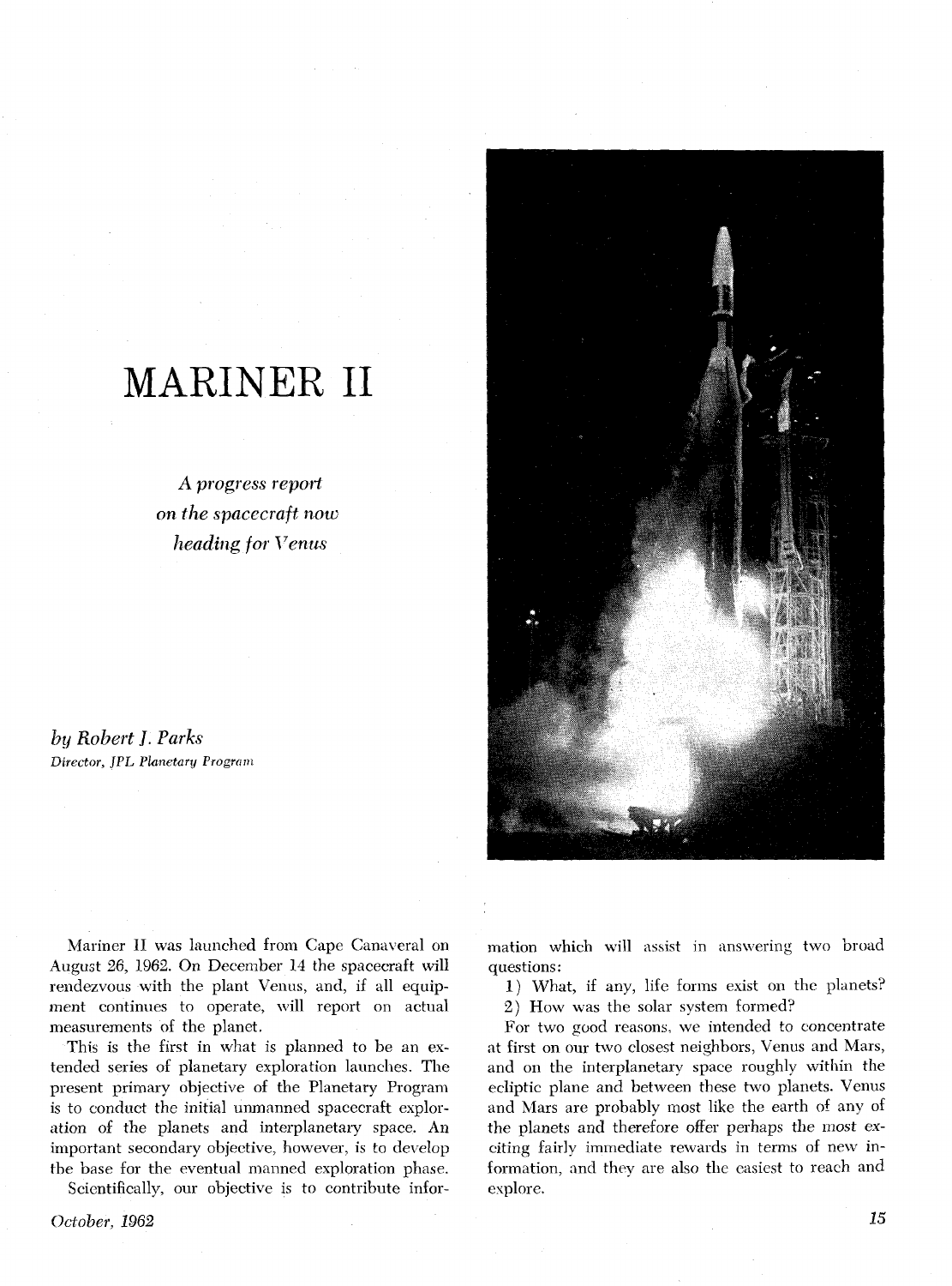

We have indications from earth measurements that these two planets have some characteristics quite different from earth. Venus, for example, being about the same size as the earth, would appear to have a much denser atmosphere - perhaps ten times as much denser atmosphere—perhaps ten times as<br>dense at the surface—to have very little oxygen or water vapor in its atmosphere, and to have a surface temperature perhaps as hot as  $600^{\circ}$  to  $800^{\circ}$  Fahrenheit. It has a cloud layer that precludes visual observation of the surface and, therefore, a visual measure of its rotation speed or axis. Radio reflection measurements would indicate that it has a relatively low rotation rate, perhaps keeping one face toward the sun.

Mars, on the other hand, not only is smaller than the earth, but has a much less dense atmosphere. It, too, would appear to have very little oxygen or water vapor in its atmosphere. Its surface can be seen, and it has a rotation rate close to that of the earth. Changes of surface characteristics, some of them cyclic with the Mars seasons, have been noted. These surface changes and infrared earth-based measurements both indicate the possibility that some sort of life forms do, in fact, exist on Mars.

Despite  $-$  or even, perhaps, because of  $-$  these differences, there has been over the years a great deal of curiosity, scientific and otherwise, about these planets. A great deal of new and valuable information can be obtained through closer observation by spacecraft to be launched to the vicinity of these two planets.

For any reasonable or efficient use of launch ve-

hicle capability, launchings to the planets can be made only infrequently, of course. For Venus, opportunities occur approximately once every 19 months, and for Mars, once every 25 months. The period of these opportunities last for about three months or less, depending upon how much of the maximum launch vehicle performance capability one is willing to sacrifice. The travel time is about 3 to 4 months to Venus and 6 to 7 months to Mars. Incidentally, these laws of physics apply in Russia as they do in the United States.

On the average, a given launch vehicle can launch about the same payload to both Venus and Mars. The reason the travel time to Mars is about twice that to Venus is due largely to the fact that the spacecraft slows down if it moves away from the sun and speeds up if it moves toward the sun, due to its change in potential energy. From opportunity to opportunity at each of the planets, however, the energy requirements to reach the planet can vary by almost a factor of two. Depending on a number of factors involved, the payload capability could vary much more than this factor of two. This variation in energy requirements is approximately cyclic, with a period of about 8 years for Venus and 15 years for Mars.

## *The choice of Venus*

The choice of Venus as opposed to Mars for the first mission resulted primarily from (1) the shorter flight times involved,  $(2)$  the shorter communication distances involved, and **(3)** the easier solar power collection problem at Venus-distance from the sun. (It requires about  $2\frac{1}{2}$  times as much solar panel area at Mars as at Venus). The Venus mission was therefore relatively more inexpensive and reliable.

Summers have been very significant in the history of the Mariner Project to date. In summer 1960, authorization was received for preparing a 1000-lb. spacecraft for launching in 1962. In summer 1961, it became necessary to redesign the spacecraft to a weight of 450 pounds within the capability of the Atlas-Agena launch vehicle. Summer 1962 was, of course, the launch period.

The extensive redesign about one year before launch required certain corners to be cut from the normal and otherwise desirable design and testing cycles. This rather remarkable feat would not have been possible without the extensive efforts and experience that was available from the Ranger Project as well as the early Mariner activities. Hardware from both activities was used, with some modifications.

The Mariner weighs 447 pounds and, in the launch position, is 5 feet in diameter at the base and 9 feet, 11 inches high. In the cruise position, with solar panels and high-gain antenna extended, it is 16.5 feet across in span and 11 feet, 11 inches high.

The design is a variation of the hexagonal concept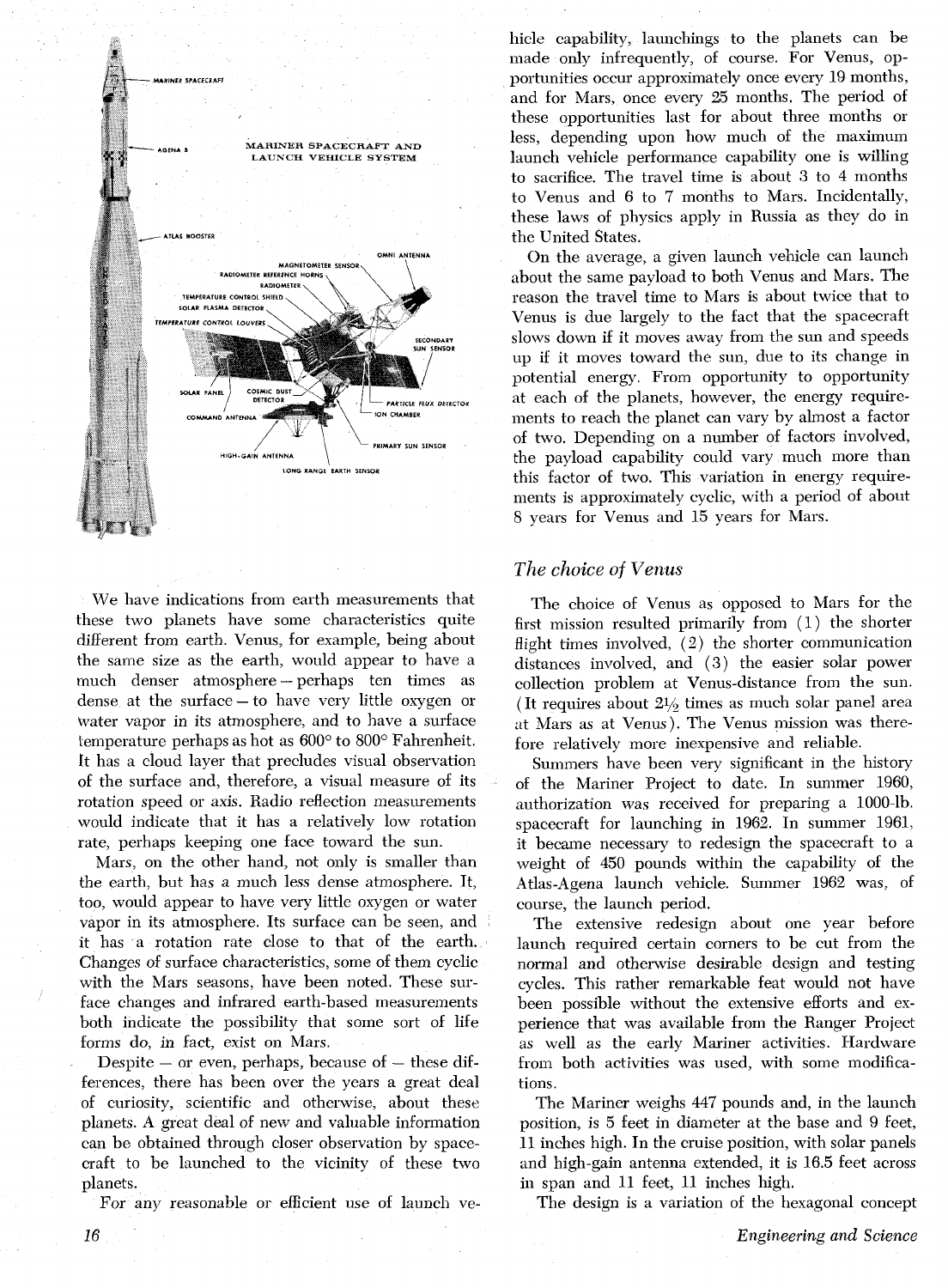used for the Ranger series. The hexagon framework base houses a liquid fuel rocket motor, for trajectory correction, and six modules containing the attitude control system, electronic circuitry for the scientific experiments, power supply, battery and charger, data encoder and command subsystem, digital computer and sequencer, and radio transmitter and receiver. Sun sensors and attitude control jets are mounted on the exterior of the base hexagon.

A tubular superstructure extends upward from the base hexagon. Scientific experiments are attached to this framework. An omnidirectional antenna is mounted at the peak of the superstructure. **A** parabolic, high-gain antenna is hinge-mounted below the base hexagon. Two solar panels are also hinged to the base hexagon. They fold up alongside the spacecraft during launch, parking orbit, and injection and are folded down, like butterfly wings, when the craft is in space. A command antenna for receiving transmissions from earth is mounted on one of the panels.

The solar panels contain 9800 solar cells in 27 square feet of area. They will collect energy from the sun and convert it into electrical power at a minimum of 148 watts and a maximum of 222 watts. The amount of power available from the panels is expected to increase slightly during the mission, due to the increased intensity of the sun. Each solar cell has a protective glass filter that reduces the amount of heat absorbed from the sun, but does not interfere with the energy conversion process. The glass covers filter out the sun's ultraviolet and infrared radiation that would produce heat but not electrical energy.

Prior to the time that the solar panels were pointed toward the sun, power was supplied by a 33.3-pound silver-zinc rechargable battery with a capacity of 1000 watt hours. The recharge capability is used to meet the long-term power requirements of the Venus Mission. The battery supplies power directly for switching and possibly sharing peak-loads with the solar panels and also during trajectory correction when the panels are not directed at the sun.

The power subsystem converts electricity from the solar panels and battery to 50 volt, 2400 cycles per second; 26 volt, 400 cps; and 25.8 to 33.3 volt DC.

#### *Two-way communication*

Two-way communication aboard the Mariner is supplied by the receiver/transmitter, two transmitting antennas - the omnidirectional and high-gain antenna, and the command antenna for receiving instructions from earth. Transmitting power is **3** watts.

The high-gain antenna is hinged and equipped with a drive mechanism allowing it to be pointed at the earth on command. An earth sensor is mounted on the antenna yoke near the rim of the high-gain dish-shaped antenna to search for and keep the antenna pointed at the earth.

Stabilization of the spacecraft for yaw, pitch, and

The four primary sun sensors are mounted on tour of the six legs of the hexagon, and the two secondary sensors on the backs of the solar panels. These are light-sensitive diodes which inform the attitude control system - gas jets and gyros - when they see the sun. The attitude control system responds to these signals by turning the spacecraft and pointing the longitudinal or roll axis toward the sun. Torquing of the spacecraft for these maneuvers is provided by the cold gas jets fed by the nitrogen gas regulated to 15 pounds per square inch pressure. There is calculated to be enough nitrogen to operate the gas jets to maintain attitude control for a minimum of 200 days.

## *Central Computer and Sequencer*

Computation for the subsystems and the issuance of commands is a function of the digital Central Computer and Sequencer (CC&S). All events of the spacecraft and contained in three CC&S sequences. The launch sequence controls events from launch through the cruise mode. The midcourse propulsion sequence controls the midcourse trajectory correction maneuver. The encounter sequence provides required commands for data collection in the vicinity of Venus.

The CC&S provides the basic timing for the spacecraft subsystems. This time base is supplied by a crystal control oscillator in the CC&S operating at 307.2 kilocycles (kc). This is divided down to 38.4 kc for timing in the power subsystem and divided down again to 2400 and 400 cps for use by various subsystems. The control oscillator provides the basic "counting" rate for the CC&S to determine issuance of commands at the right time in the three CC&S sequences.

The subsystems clustered around the base of the spacecraft are insulated from the sun's heat by a shield covered with layers of aluminum-coated plastic film. At the bottom of the spacecraft, just below the subsystem modules, is a second temperature control shield. It prevents too rapid loss of heat into space, which would make the establishment of required temperatures difficult to maintain. The two shields form a sandwich that helps to minimize the heat control problem.

Temperature control of the attitude control subsystem is provided by louvers actuated by coiled bimetallic strips. The strips act as coil springs that expand and contract as they heat and cool. This mechanical action opens and closes the louvers. The louvers are vertical on the face of the attitude control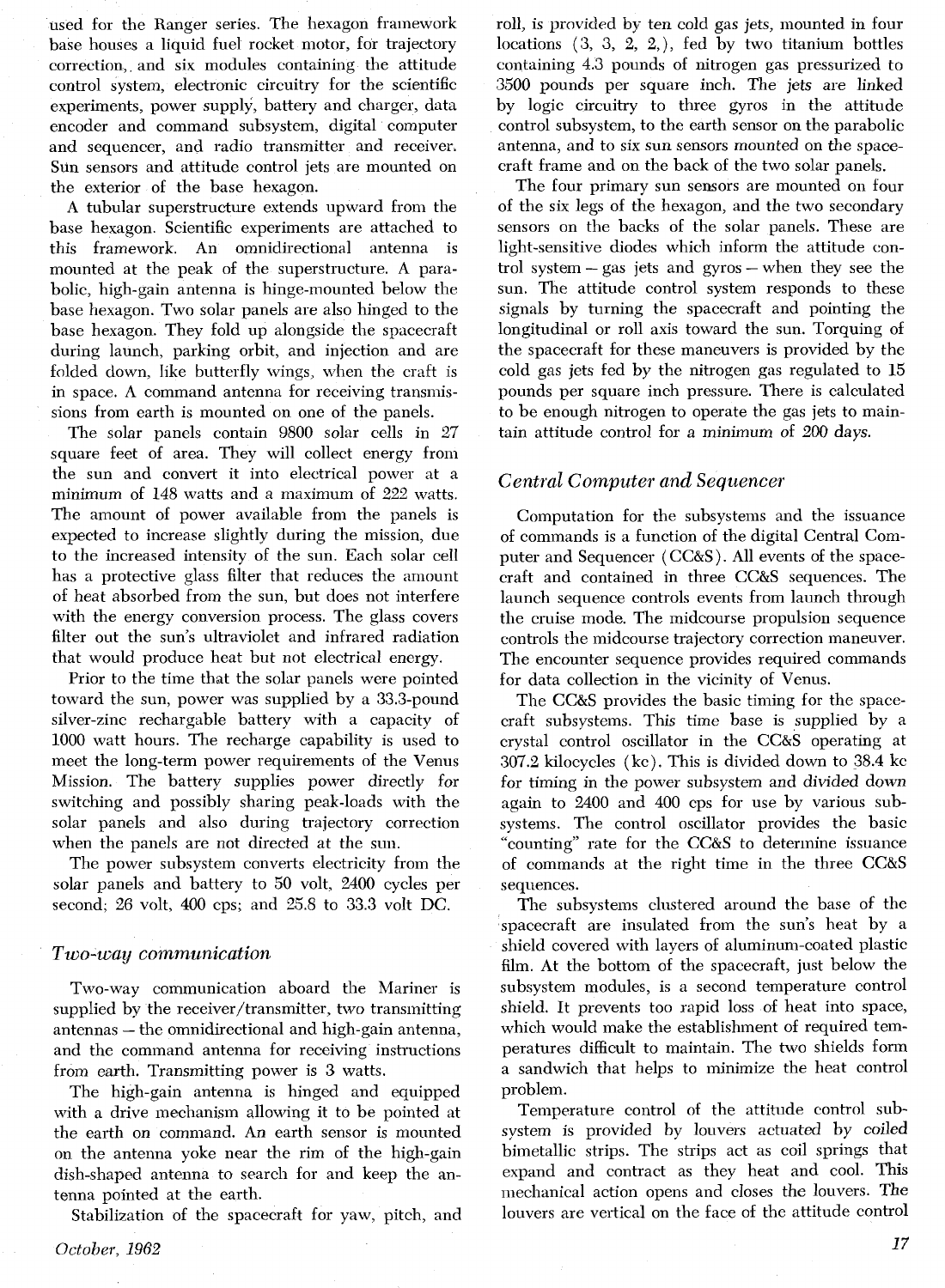box and regulate the amount of heat flowing into space. This is a critical area as some of the equipment may not function properly above 130°F.

Paint patterns, aluminum sheet, thin gold plate, and polished aluminum surfaces are used on the Mariner for passive control of internal temperatures. These surfaces control both the amount of internal heat dissipated into space and the amount of solar heat reflected away, allowing the establishment of temperature limits. The patterns were determined from testing of a Temperature Control Model (TCM).

The TCM was subiected to the variations of temperature anticipated in the Venus Mission in a space simulation chamber at JPL.

Communication with the spacecraft is in digital form. The command subsystem aboard the Mariner decodes incoming digital commands and sends them to the designated subsystems. Data from engineering and scientific sources are encoded to digital tom for transmission to earth.

Synchronizing pulses are spaced at regular intervals between the data signals from Mariner. Ground-based receiving equipment generates identical pulses and matches them with the pulses from the spacecraft This provides a reference to determine the location of the data signals allowing receiving equipment to separate data signals from noise.

Six scientific experiments are carried aboard the Mariner. Four of these are designed to collect information in space and in the vicinity of Venus. The other two will provide information solely on Venus and will operate only as Mariner passes the planet

The experiments are:

1) Microwave radiometer experiment to measure temperature distrilwtion on the planet's surface.

2) Infrared radiometer experiment to provide information on the distribution of thermal energy in the planet's atmosphere.

**3)** Magnetometer experiment to determine the three mutually perpendicular components of the magnetic field in the interplanetary space between earth and Venus, and in the vicinity of Venus at planetary encounter.



*Mariner II trajectory. When the spacecraft encounters Venus' in mid-December the distance between the*  earth and Venus will be about 36 million miles.

4) Charged particle experiment to detect the distribution, variations, and energies of electrically charged particles in space and in the vicinity of Venus, and the rate at which charged particles lose energy.

*5)* Plasma experiment to obtain information on the extent of, variations in, and mechanism of the solar corona.

6) Micrometeorite experiment to measure the density of cosmic dust particles which exist in interplanetary space and in the vicinity of Venus.

The microwave radiometer is mechanized so it can scan Venus during the fly-by. Initially, it is designed to go into a fast scan search. When it detects the planet, the radiometer will adopt a slow scan mode. The infrared experiment is attached to the rim of the dish-shaped microwave device and will scan with the larger instrument.

### *Launching Mariner I1*

Mariner I1 was launched at 11.53 p.m. PDT on August 26, 1962, after several delays. The launch vehicle injected the spacecraft properly into a trajectory that was within the expected accuracy of the launch vehicle and within the correction capability of the trajectory correction maneuver built into the spacecraft.

Spacecraft telemetry and tracking data is received at the three Deep Space Instrumentation Facility (DSIF) sites located in California, South Africa, and Australia. This information is relayed in near real time by teletype lines to the Jet Propulsion Laboratory. The spacecraft was first picked up by the South Africa station and then shortly thereafter by the Australian station.

It was with considerable satisfaction that we received the report from the JPL specialists assigned to monitor the telemetry data - not long after the events actually occurred - that the solar panels had opened, that the spacecraft had acquired the sun, that the gyros which are used only for acquisition and maneuvers had turned off, and that the battery was being charged by the energy from the solar panels.

Approximately *57* hours after launch, when it was established that the spacecraft was performing in a completely satisfactory fashion, the cruise (interplanetary) science experiments were turned on by ground command from the South Africa DSIF site All experiments did **turn** on, are working properly, and have been collecting valuable data almost continuously except for the trajectory correction maneuver period.

During the first week of flight, the roll axis control system was purposely not turned on. During this period, the spacecraft was too close to the earth for the earth sensor to operate properly. About seven days out, the on-board programmer caused the roll control system to be activated and the high-gain

*Engineering and Science*